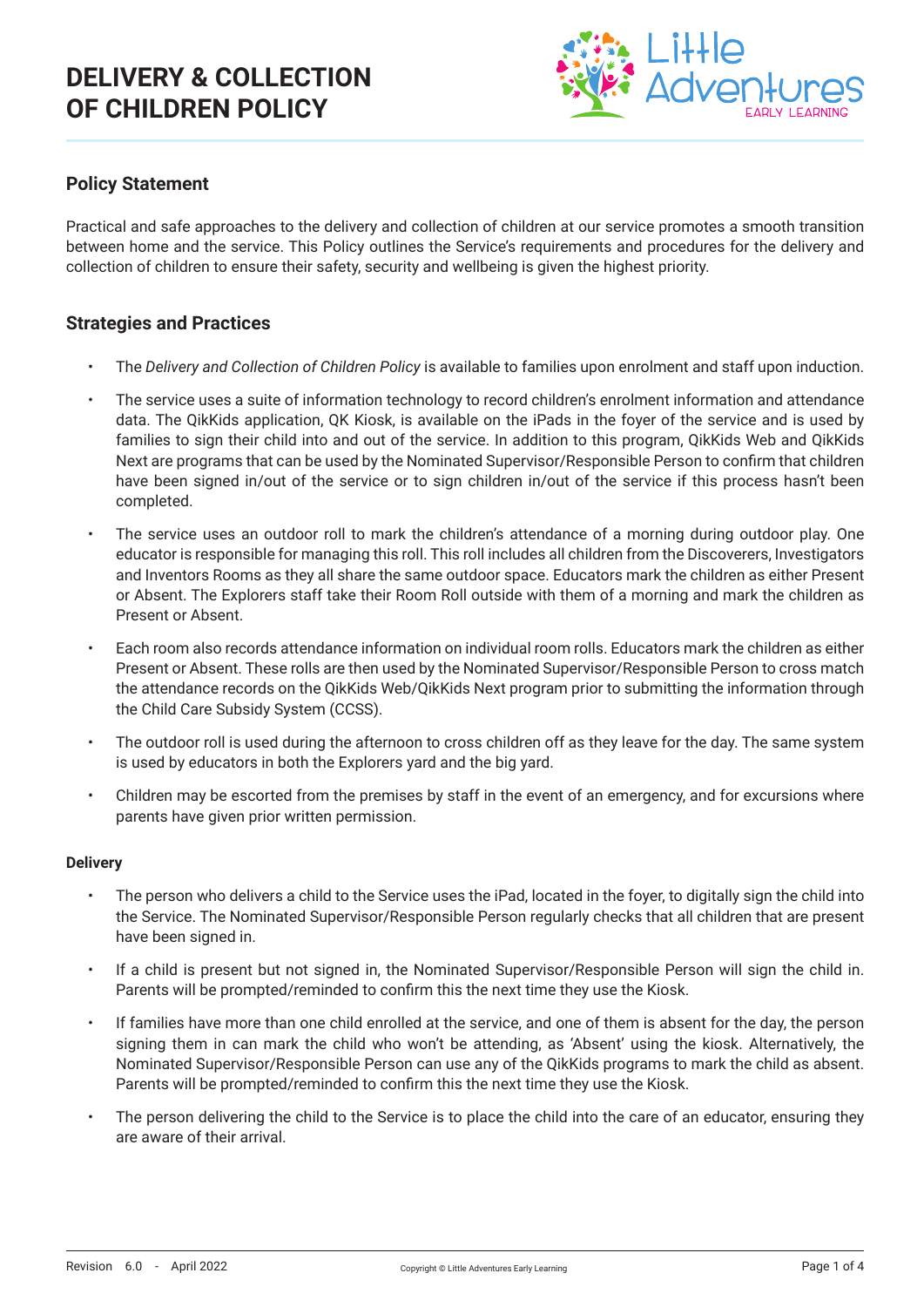

#### **Collection**

- The person who collects the child from the Service uses the same digital process used when signing in.
- Families are required to record contact information on the Enrolment Record for those persons that they authorise to collect their child/ren from the service. Families must notify the service as soon as possible, via email, if any of the authorised contacts details change, including if they are to be removed from the authorised contacts list.
- Children will only be given into the care of:
	- a parent of the child
	- an authorised nominee detailed in the child's enrolment record authorised for collection; or,
	- a person with written authorisation by a parent or authorised nominee detailed in the child's enrolment record to collect the child from the Service.
- A person must be 18 years of age to collect a child from the Service unless a written arrangement at the discretion of the Nominated Supervisor/Responsible Person has been made with the family.
- When meeting authorised collection contacts for the first time, educators will ask the person to produce photo identification to ensure that they are the person listed for collection. The Responsible Person present at the time will photocopy the contacts identification and store it in the child's file.
- Parents must inform the service when a person who will be collecting the child, is someone other than an authorised nominee. The person nominated by the parent must produce photo identification. The Responsible Person present at the time will photocopy the contacts identification and store it in the child's file.
- If prior notification hasn't been received from a family, and a person arrives to collect a child that is not listed as an authorised nominee for collection, educators will ask the person to produce photo identification. The Responsible Person present at the time will photocopy the contacts identification and store it in the child's file. The child's parents will then be contacted immediately for clarification and asked to provide authorisation to the service that the person is authorised to collect their child. Once this occurs then the child can leave the premises with the person. If this contact is to be used again for delivery or collection, the parent/guardian needs to email the details of the person to the Service so that they can be added to the child's list of authorised delivery and collection contacts.
- Children are not given into the care of any parent/person who is prohibited by a court or parenting order from having contact with a child. Families are asked to provide copies of any court or parenting orders that are currently in place. Families are encouraged to provide a photo of the unauthorised person and all staff are made aware of this information verbally and by displaying it confidentially in the staff room cupboard.

*Please note: Unless there is a prohibition for one or both parents to collect the child from the service, both parents listed on the enrolment record have the authority to remove the child/ren from the premises.* 

- If an unauthorised/prohibited person attends the service to attempt to collect a child, staff will remind the person that they are not to be on the premises and ask them to leave. If the person declines, the Police will be notified immediately, and emergency procedures will be initiated by staff to ensure everyone's safety.
- If the person collecting the child appears to be intoxicated, or under the influence of drugs, and educators consider that person unfit to take responsibility for the child, the educators are to bring the matter to the person's attention. Staff are to suggest that they will contact the other parent or an authorised nominee to collect the child. Wherever possible, this discussion is to occur without the child being present. If the person refuses for the child to be collected by another authorised person and insists on taking the child, educators are to immediately contact the Police and inform them of the circumstances, the person's name, and vehicle make/model and registration details.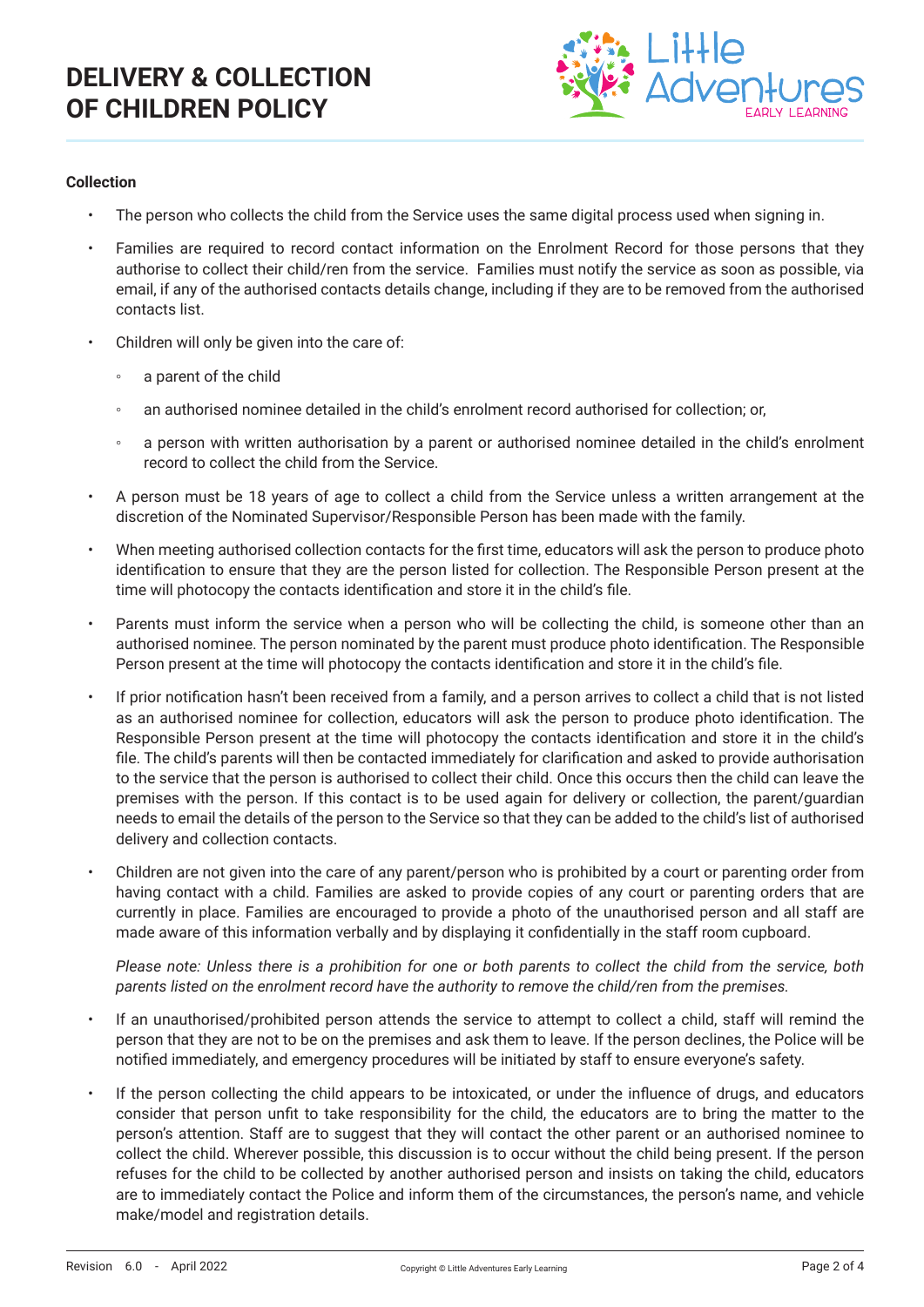# **DELIVERY & COLLECTION OF CHILDREN POLICY**



• If educators suspect or notice that the person collecting the child has arrived in a car that is not fitted with an appropriate child restraint, educators are to bring the matter to the person's attention. Staff are to suggest that they will contact the other parent or an authorised nominee to collect the child. If the person refuses for the child to be collected by another authorised person and insists on taking the child, educators are to immediately contact the Police and inform them of the circumstances, the person's name, and vehicle make/ model and registration details.

### **Late Collection of Children**

- Families are to notify the service as soon as possible if they know that they are going to be late collecting their child/ren. Parents will be encouraged to make alternate arrangements for an authorised collection contact or other person that they authorise via email to collect the child/ren.
- If there are children still present at the Service at 6.00pm, the Nominated Supervisor or Responsible Person will contact the parents immediately. If we are unable to contact the parent, the authorised nominees will be contacted.
- If a parent or authorised nominee cannot be contacted and the child is still present at the service at 6.30pm then the Nominated Supervisor or Responsible Person will contact the Police and inform them of the circumstances and seek their advice.
- The two educators that are rostered on the closing shift are to remain at the service with the child until the parent/authorised collection contact arrives or until Police advise of further instructions.
- At the discretion of the Nominated Supervisor, a late fee of \$1 per minute will be charged for any child collected after 6.00pm.

## **Closing Procedures**

- At the end of each day, the Nominated Supervisor or Responsible Person checks that all children have been signed out using the QikKids programs. If a child has not been signed out, the outdoor roll will be cross checked, and educators will be asked to confirm it the child has left. If an educator(s) is aware that the child has left the Service safely, the Nominated Supervisor or Responsible Person will sign the child out and the parents will be reminded, when the child next attends, that they must sign their child out.
- At the end of each day, educators must check the whole premises including outdoors and indoors (cot room and shed included) to ensure that no child remains on the premises after the Service closes.
- If it is discovered that a child is not in the Service, not signed out, and educators are unsure of their departure, the family will be contacted immediately to confirm the child's whereabouts. If the child is not in the parents' care, the Service will contact the Police immediately to inform them of the circumstances and to seek advice. The service will also contact the Approved Provider as well as the Regulatory Authority as soon as possible.

#### **References**

- *• Education and Care Services National Law*
- *• Education and Care Services National Regulations*
- *• Guide to the National Quality Framework*
- Australian Child Care Alliance NSW https://nsw.childcarealliance.org.au/members/policies-required-underregulation-168
- Dr Brenda Abbey (Childcare by Design)